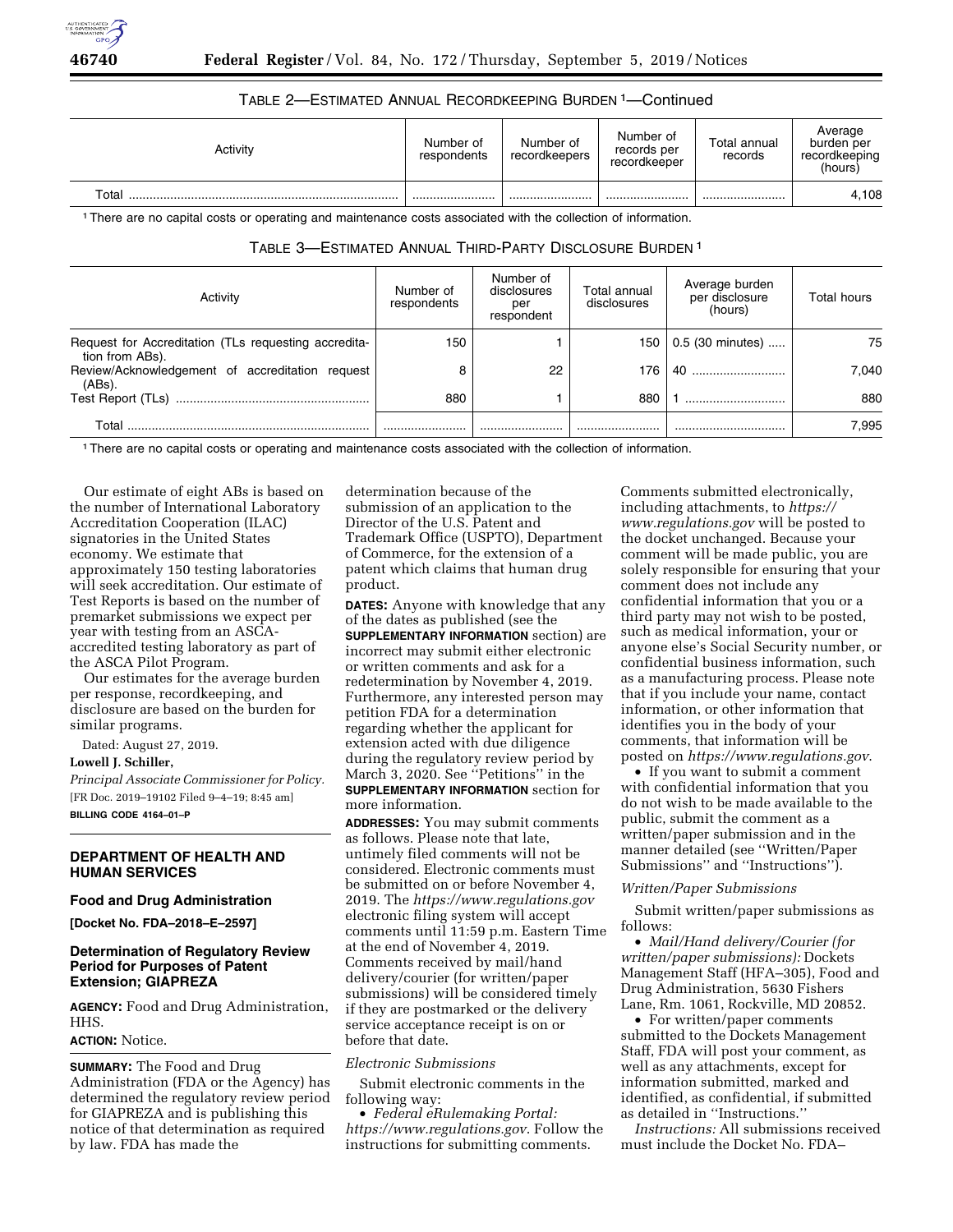2018–E–2597 for ''Determination of Regulatory Review Period for Purposes of Patent Extension; GIAPREZA.'' Received comments, those filed in a timely manner (see **ADDRESSES**), will be placed in the docket and, except for those submitted as ''Confidential Submissions,'' publicly viewable at *<https://www.regulations.gov>* or at the Dockets Management Staff between 9 a.m. and 4 p.m., Monday through Friday.

• Confidential Submissions—To submit a comment with confidential information that you do not wish to be made publicly available, submit your comments only as a written/paper submission. You should submit two copies total. One copy will include the information you claim to be confidential with a heading or cover note that states ''THIS DOCUMENT CONTAINS CONFIDENTIAL INFORMATION.'' The Agency will review this copy, including the claimed confidential information, in its consideration of comments. The second copy, which will have the claimed confidential information redacted/blacked out, will be available for public viewing and posted on *<https://www.regulations.gov>*. Submit both copies to the Dockets Management Staff. If you do not wish your name and contact information to be made publicly available, you can provide this information on the cover sheet and not in the body of your comments and you must identify this information as ''confidential.'' Any information marked as ''confidential'' will not be disclosed except in accordance with § 10.20 (21 CFR 10.20) and other applicable disclosure law. For more information about FDA's posting of comments to public dockets, see 80 FR 56469, September 18, 2015, or access the information at: *[https://www.gpo.gov/](https://www.gpo.gov/fdsys/pkg/FR-2015-09-18/pdf/2015-23389.pdf)  [fdsys/pkg/FR-2015-09-18/pdf/2015-](https://www.gpo.gov/fdsys/pkg/FR-2015-09-18/pdf/2015-23389.pdf)  [23389.pdf](https://www.gpo.gov/fdsys/pkg/FR-2015-09-18/pdf/2015-23389.pdf)*.

*Docket:* For access to the docket to read background documents or the electronic and written/paper comments received, go to *[https://](https://www.regulations.gov) [www.regulations.gov](https://www.regulations.gov)* and insert the docket number, found in brackets in the heading of this document, into the ''Search'' box and follow the prompts and/or go to the Dockets Management Staff, 5630 Fishers Lane, Rm. 1061, Rockville, MD 20852.

**FOR FURTHER INFORMATION CONTACT:**  Beverly Friedman, Office of Regulatory Policy, Food and Drug Administration, 10903 New Hampshire Ave., Bldg. 51, Rm. 6250, Silver Spring, MD 20993, 301–796–3600.

#### **SUPPLEMENTARY INFORMATION:**

#### **I. Background**

The Drug Price Competition and Patent Term Restoration Act of 1984 (Pub. L. 98–417) and the Generic Animal Drug and Patent Term Restoration Act (Pub. L. 100–670) generally provide that a patent may be extended for a period of up to 5 years so long as the patented item (human drug product, animal drug product, medical device, food additive, or color additive) was subject to regulatory review by FDA before the item was marketed. Under these acts, a product's regulatory review period forms the basis for determining the amount of extension an applicant may receive.

A regulatory review period consists of two periods of time: A testing phase and an approval phase. For human drug products, the testing phase begins when the exemption to permit the clinical investigations of the drug becomes effective and runs until the approval phase begins. The approval phase starts with the initial submission of an application to market the human drug product and continues until FDA grants permission to market the drug product. Although only a portion of a regulatory review period may count toward the actual amount of extension that the Director of USPTO may award (for example, half the testing phase must be subtracted as well as any time that may have occurred before the patent was issued), FDA's determination of the length of a regulatory review period for a human drug product will include all of the testing phase and approval phase as specified in 35 U.S.C. 156(g)(1)(B).

FDA has approved for marketing the human drug product, GIAPREZA (angiotensin II). GIAPREZA is a vasoconstrictor to increase blood pressure in adults with septic or other distributive shock. Subsequent to this approval, the USPTO received a patent term restoration application for GIAPREZA (U.S. Patent No. 9,572,856) from George Washington University and the USPTO requested FDA's assistance in determining the patent's eligibility for patent term restoration. In a letter dated September 18, 2018, FDA advised the USPTO that this human drug product had undergone a regulatory review period and that the approval of GIAPREZA represented the first permitted commercial marketing or use of the product. Thereafter, the USPTO requested that FDA determine the product's regulatory review period.

### **II. Determination of Regulatory Review Period**

FDA has determined that the applicable regulatory review period for GIAPREZA is 1,639 days. Of this time, 1,463 days occurred during the testing phase of the regulatory review period, while 176 days occurred during the approval phase. These periods of time were derived from the following dates:

1. *The date an exemption under section 505(i) of the Federal Food, Drug, and Cosmetic Act (FD&C Act) (21 U.S.C. 355(i)) became effective:* June 28, 2013. The applicant claims November 16, 2014, as the date the investigational new drug application (IND) became effective. However, FDA records indicate that the IND effective date was June 28, 2013, which was 30 days after FDA receipt of the first IND.

2. *The date the application was initially submitted with respect to the human drug product under section 505(b) of the FD&C Act:* June 29, 2017. FDA has verified the applicant's claim that the new drug application (NDA) for GIAPREZA (NDA 209360) was initially submitted on June 29, 2017.

3. *The date the application was approved:* December 21, 2017. FDA has verified the applicant's claim that NDA 209360 was approved on December 21, 2017.

This determination of the regulatory review period establishes the maximum potential length of a patent extension. However, the USPTO applies several statutory limitations in its calculations of the actual period for patent extension. In its application for patent extension, this applicant seeks 241 days of patent term extension.

#### **III. Petitions**

Anyone with knowledge that any of the dates as published are incorrect may submit either electronic or written comments and, under 21 CFR 60.24, ask for a redetermination (see **DATES**). Furthermore, as specified in § 60.30 (21 CFR 60.30), any interested person may petition FDA for a determination regarding whether the applicant for extension acted with due diligence during the regulatory review period. To meet its burden, the petition must comply with all the requirements of § 60.30, including but not limited to: Must be timely (see **DATES**), must be filed in accordance with § 10.20, must contain sufficient facts to merit an FDA investigation, and must certify that a true and complete copy of the petition has been served upon the patent applicant. (See H. Rept. 857, part 1, 98th Cong., 2d sess., pp. 41–42, 1984.) Petitions should be in the format specified in 21 CFR 10.30.

Submit petitions electronically to *<https://www.regulations.gov>* at Docket No. FDA–2013–S–0610. Submit written petitions (two copies are required) to the